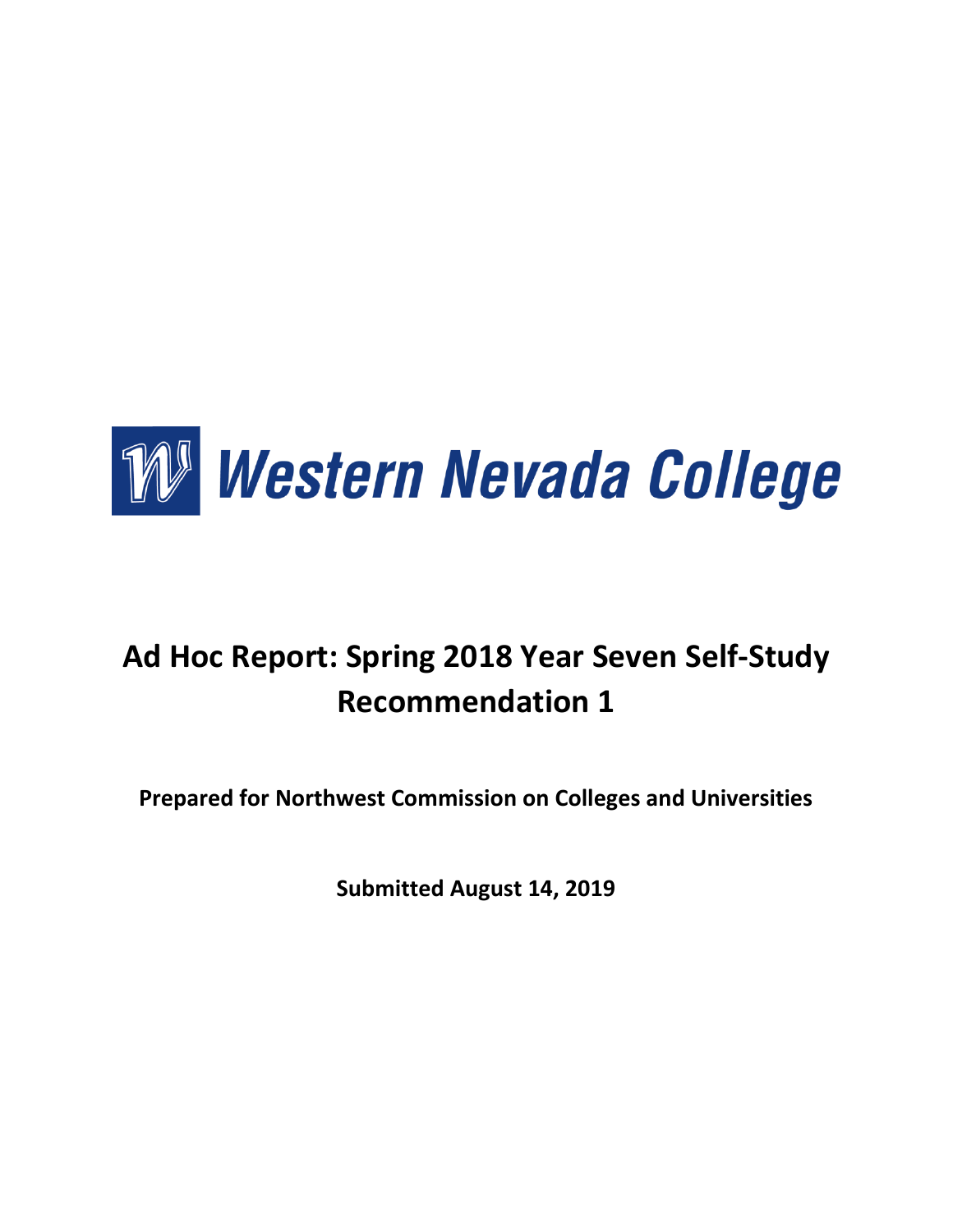# **Table of Contents**

#### **Response to Recommendation 1**

| Conclusion |                                                                     |     |
|------------|---------------------------------------------------------------------|-----|
|            | Institutional Prioritization of Assessment                          | b   |
|            | Collection and Analysis of Data toward Specific Improvement Actions | 5   |
|            | Full Implementation of Comprehensive Program Assessment             | 3-5 |
|            | Context and Recommendation 1                                        |     |

#### **Exhibits**

[PDF Collection of All Exhibits \(links to PDF\)](https://drive.google.com/file/d/1BfpY1IKDvCSAoUD3kqdTI7iHZSmzC2ms/view?usp=sharing)

[Exhibit A: Program Review Schedule and Completion Summary \(links to PDF of Exhibit A](https://drive.google.com/file/d/1A9OwlMR9wAos0NineDUoo6TRVH0mhf9K/view?usp=sharing)  [only\)](https://drive.google.com/file/d/1A9OwlMR9wAos0NineDUoo6TRVH0mhf9K/view?usp=sharing)

[Exhibit B: Planning and Assessment Cycles Overview \(links to PDF of Exhibit B only\)](https://drive.google.com/file/d/1XcQ6b-S4BOzMTMczpvfmKqqfvimp0hzV/view?usp=sharing)

Exhibit C: Sample Administrative [Vision, Mission, and Goal Reports, September 2018 and](https://drive.google.com/file/d/1-Ob7aS92Jt31lEEeDx34JP-86P_Em6E2/view?usp=sharing)  March 2019 [\(links to PDF of Exhibit C only\)](https://drive.google.com/file/d/1-Ob7aS92Jt31lEEeDx34JP-86P_Em6E2/view?usp=sharing)

[Exhibit D: Assessment and Planning Lead Position Description](https://drive.google.com/file/d/1jCHM-3GjLBL2RFr7wol7BOj9QZEUjgKF/view?usp=sharing) (links to PDF of Exhibit D [only\)](https://drive.google.com/file/d/1jCHM-3GjLBL2RFr7wol7BOj9QZEUjgKF/view?usp=sharing)

[Exhibit E: Professional and Applied Technology Assessment and Planning Lead Faculty](https://drive.google.com/file/d/1Za-zHWNjoQhqvhQhkpzjUpkZPYPd3r8I/view?usp=sharing)  Progress Report, May 2019 [\(links to PDF of Exhibit E only\)](https://drive.google.com/file/d/1Za-zHWNjoQhqvhQhkpzjUpkZPYPd3r8I/view?usp=sharing)

[Exhibit F: Liberal Arts Assessment and Planning Lead Faculty Progress Report, May 2019](https://drive.google.com/open?id=1BhS1B_J49SlXG8lY1f10mNs3ENQr0qio) [\(links to PDF of Exhibit F only\)](https://drive.google.com/open?id=1BhS1B_J49SlXG8lY1f10mNs3ENQr0qio)

[Exhibit G: Summary of 2018-19 Course-Level Student Learning Outcome Assessment and](https://drive.google.com/open?id=1Q3qDH9xny_hWGKpSpICBQRh_tDIUr6tg)  Sample Assessment Reports [\(links to PDF of Exhibit G only\)](https://drive.google.com/open?id=1Q3qDH9xny_hWGKpSpICBQRh_tDIUr6tg)

[Exhibit H: Sample 2018 Program Review Commendations, Recommendations, and](https://drive.google.com/file/d/15XFfibt2B0AmOmoEHm396jfJoXcJ1vhC/view?usp=sharing)  [Examples of Recommendation Implementation \(links to PDF of Exhibit H only\)](https://drive.google.com/file/d/15XFfibt2B0AmOmoEHm396jfJoXcJ1vhC/view?usp=sharing)

[Exhibit I: Institutional Research and Effectiveness Planning and Assessment Coordinator](https://drive.google.com/file/d/132OnufbDk0IFBvJryCUYcguRECVX6tUo/view?usp=sharing)  Position Description [\(links to PDF of Exhibit I only\)](https://drive.google.com/file/d/132OnufbDk0IFBvJryCUYcguRECVX6tUo/view?usp=sharing)

Exhibit J: [Institutional Effectiveness Rubric for Annual Assessment](https://drive.google.com/file/d/1K2zUeWk-p4iYZ4Y1YnbAGqQCqtn3sslF/view?usp=sharing) (links to PDF of Exhibit J [only\)](https://drive.google.com/file/d/1K2zUeWk-p4iYZ4Y1YnbAGqQCqtn3sslF/view?usp=sharing)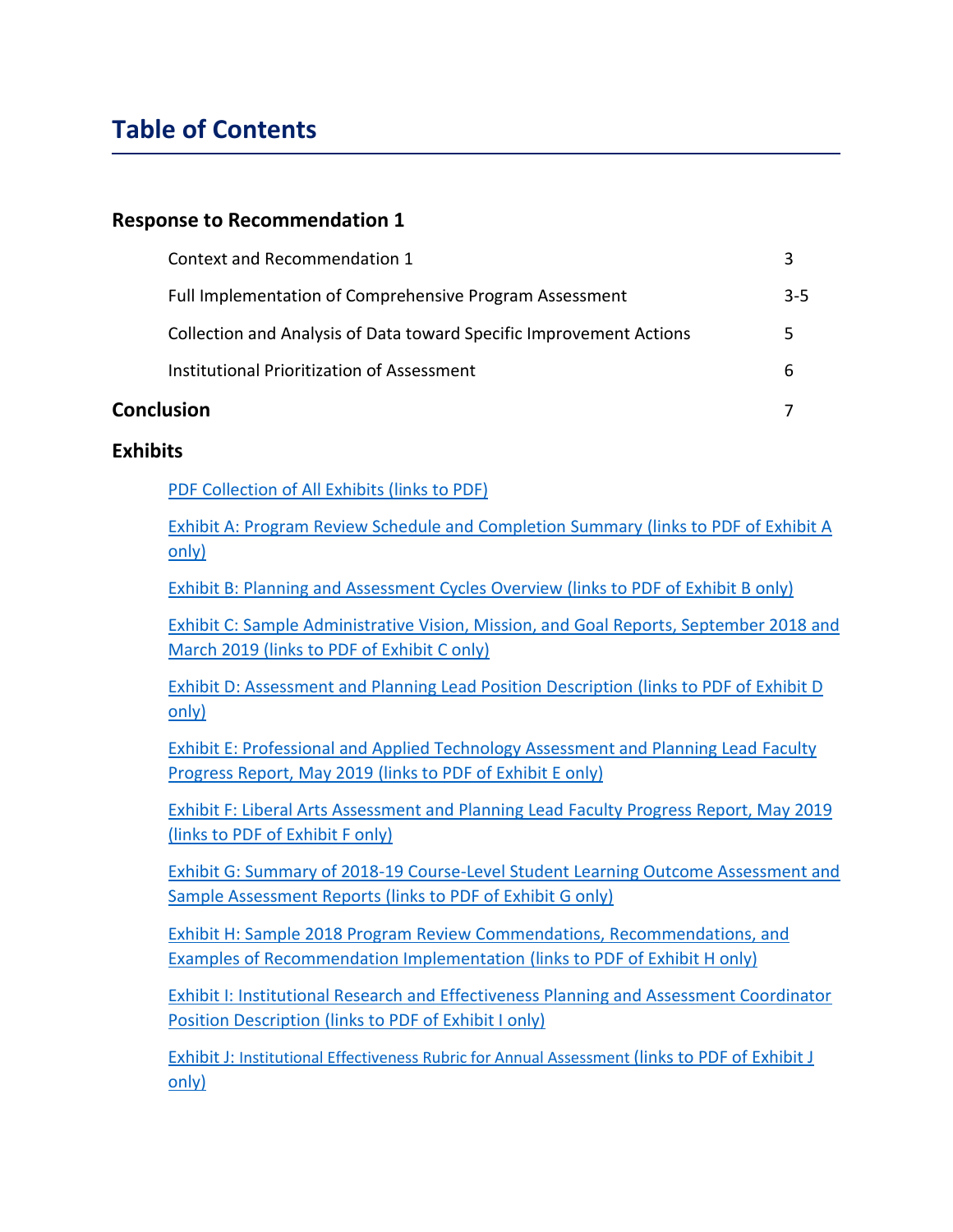#### **Context and Recommendation 1**

Following Western Nevada College's (WNC) Spring 2018 Year Seven Self-Evaluation report and site visit, NWCCU gave WNC three recommendations. Recommendations 2 and 3 are addressed as addenda to the Year One Mission and Core Themes report. Recommendation 1 is addressed in this separate ad hoc report, which accompanies a site visit in Fall 2019.

**Recommendation 1**: *That the College fully implement its plan to conduct comprehensive assessment of all of its programs. Progress on collecting and analyzing data that creates specific improvement actions must be a College priority (Standards 4.A.2, 4.A.3, 4.B.2).*

#### **Full Implementation of Comprehensive Program Assessment**

WNC has made significant progress both in fully executing current administrative and academic program review and assessment processes, and in developing sustainable annual planning and assessment cycles moving forward. The Program Assessment and Review Committee (PARC) established a standing Program Review Coordinator officer position in Fall 2018 to be filled by the Institutional Research and Effectiveness (IRE) Planning and Assessment Coordinator. This committee officer position is responsible for conducting outreach and one-on-one assistance for programs completing the review process, which has increased program review progress and completion. As a committee, PARC has encouraged programs completing the review process to attend regular PARC meetings, lunch time question and answer sessions, and final program review presentations as steps to make the process more transparent and accessible. Additionally, PARC has solicited feedback from programs who have recently completed the process, and is currently revising program review guidelines in order to make the process less cumbersome and more meaningful for those undergoing review. As a result of these changes, all 10 programs scheduled to complete reviews in 2018 successfully did so, and all programs scheduled to complete reviews in 2019 are actively working with PARC to complete their reviews within the calendar year (see [Exhibit A](https://drive.google.com/file/d/1A9OwlMR9wAos0NineDUoo6TRVH0mhf9K/view?usp=sharing) for an overview of recently completed and scheduled upcoming program reviews).

Program reviews at WNC are conducted on a five-year cycle, and have concluded with a five-year assessment plan that outlines annual assessment projects the program will execute and track for inclusion in the next five-year program review. In the past, programs have struggled with completing these annual assessments due to staff and leadership turnover, significant budget cuts, and changing institutional priorities that may make elements of these five-year plans less relevant. As a result, completing five-year program reviews without consistent annual planning and assessment documentation became overwhelming. To make program review more manageable and useful, WNC has shifted its focus to emphasize the annual planning and assessment process, with the five-year program review serving as an opportunity for meta-analysis of the past five years and an opportunity for building a more flexible framework for the five years ahead. Annual plans are created by academic programs, administrative units, and executive offices in alignment both with WNC's institutional strategic plan and with each area's supervising office. Annual assessment reports allow all areas to report on successes, challenges, application of assessment results, and how changes at the unit and institutional level have shifted priorities and plans. The result is a more dynamic and meaningful assessment and reporting process focused on the ongoing annual needs and goals of each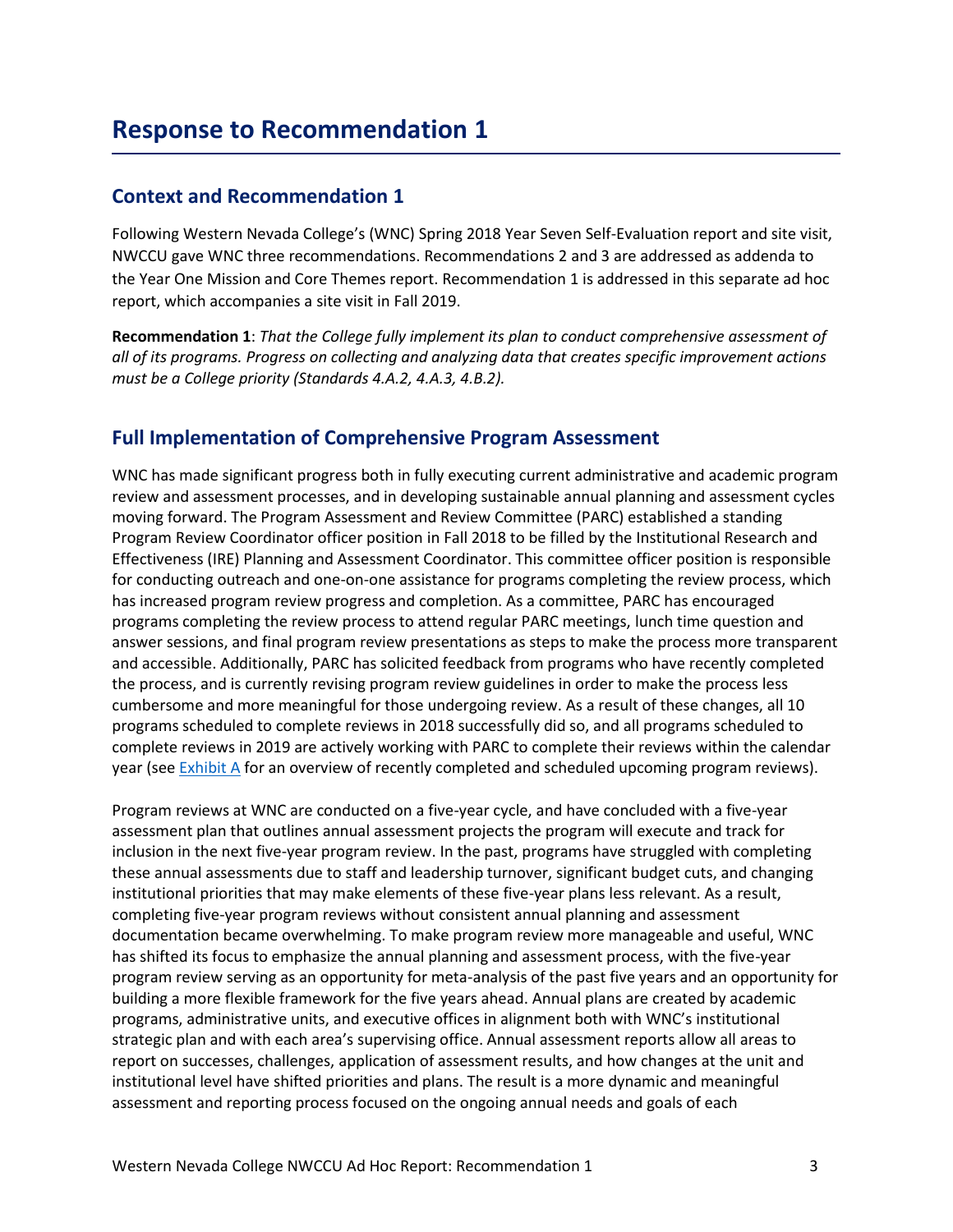administrative and academic program (see [Exhibit B](https://drive.google.com/file/d/1XcQ6b-S4BOzMTMczpvfmKqqfvimp0hzV/view?usp=sharing) for a full overview of planning and assessment cycles).

The development of these updated annual planning and assessment cycles has coincided with the development WNC's 2019-2025 institutional strategic plan, which was approved by the Nevada System of Higher Education (NSHE) Board of Regents in March 2019. As such, the 2018-19 academic year has represented a transitional time for planning, assessment, and program review. Portions of new annual planning and assessment cycle expectations have been rolled out gradually, beginning in September 2018 with initial vision, mission, and goal statements from all administrative units and executive offices. Reporting areas were asked to define goals in line with institutional priorities and with their supervising offices, and to outline how they would assess progress toward goal completion. In March 2019, those same areas were asked to review and update their goals, including whether changes within their departments had shifted their goals and assessment plans (see [Exhibit C](https://drive.google.com/file/d/1-Ob7aS92Jt31lEEeDx34JP-86P_Em6E2/view?usp=sharing) for examples of completed reports). Following this updated report, units will create a final annual assessment report in November 2019, which will allow them to document assessment results and applications, outline successes, challenges, and opportunities, and align their work over the past year with the new institutional strategic plan. This annual assessment report is shared with supervising offices, PARC, and IRE, and will help form the foundation for 2020 calendar year plans.

At WNC, degree and certificate granting academic programs are housed within the Liberal Arts, Nursing and Allied Health, and Professional and Applied Technology divisions (Career and Technical Education changed its name to Professional and Applied Technology effective July 1, 2019). Although the divisions themselves are led by directors, most programs within these divisions have not had formally defined chairs or lead faculty to oversee annual and five-year program review, assessment, and planning. Within Nursing and Allied Health, this work has been done by an internal standing committee, and has conformed to Accreditation Commission for Education in Nursing and Nevada State Board of Nursing Standards. Within Professional and Applied Technology and Liberal Arts, this work has largely been done by volunteer full-time faculty with assistance from division directors. While this has consistently resulted in successful five-year program review completion, annual assessment and planning between program reviews has been challenging in the past without defined faculty leadership to facilitate the process. To help fill this gap, a new Assessment and Planning Lead Faculty position was created. Filled by full-time and part-time academic faculty who receive a three-credit course release for their work, Lead Faculty work in conjunction with their division director, the Vice President of Instruction and Institutional Effectiveness (VPIIE), Institutional Research and Effectiveness (IRE), and academic faculty to create, execute, and report on annual plans for program-level student learning outcome (SLO) assessment (see [Exhibit D](https://drive.google.com/file/d/1jCHM-3GjLBL2RFr7wol7BOj9QZEUjgKF/view?usp=sharing) for full position description). Currently, four academic faculty members are in this position for Liberal Arts, and two academic faculty members are in this position for Professional and Applied Technology. Nursing and Allied Health is currently in the process of changing their external nursing accrediting body, and is exploring whether this formal position will be a useful role within the division moving forward.

Since implementing the Lead Faculty position at the start of Spring 2019, the Leads have begun their work by reviewing the most recent five-year academic program reviews within their division for progress made on final program recommendations and assessment plans. In collaboration with the faculty who worked on those recent program reviews and their division directors, the Leads have reported on program recommendation and assessment plan progress to establish a useful baseline for program planning and assessment moving forward (see [Exhibit](https://drive.google.com/file/d/1BhS1B_J49SlXG8lY1f10mNs3ENQr0qio/view?usp=sharing) E and Exhibit F for these reports). In addition, Lead Faculty are reviewing program curriculum mapping for gaps and needed updates, and are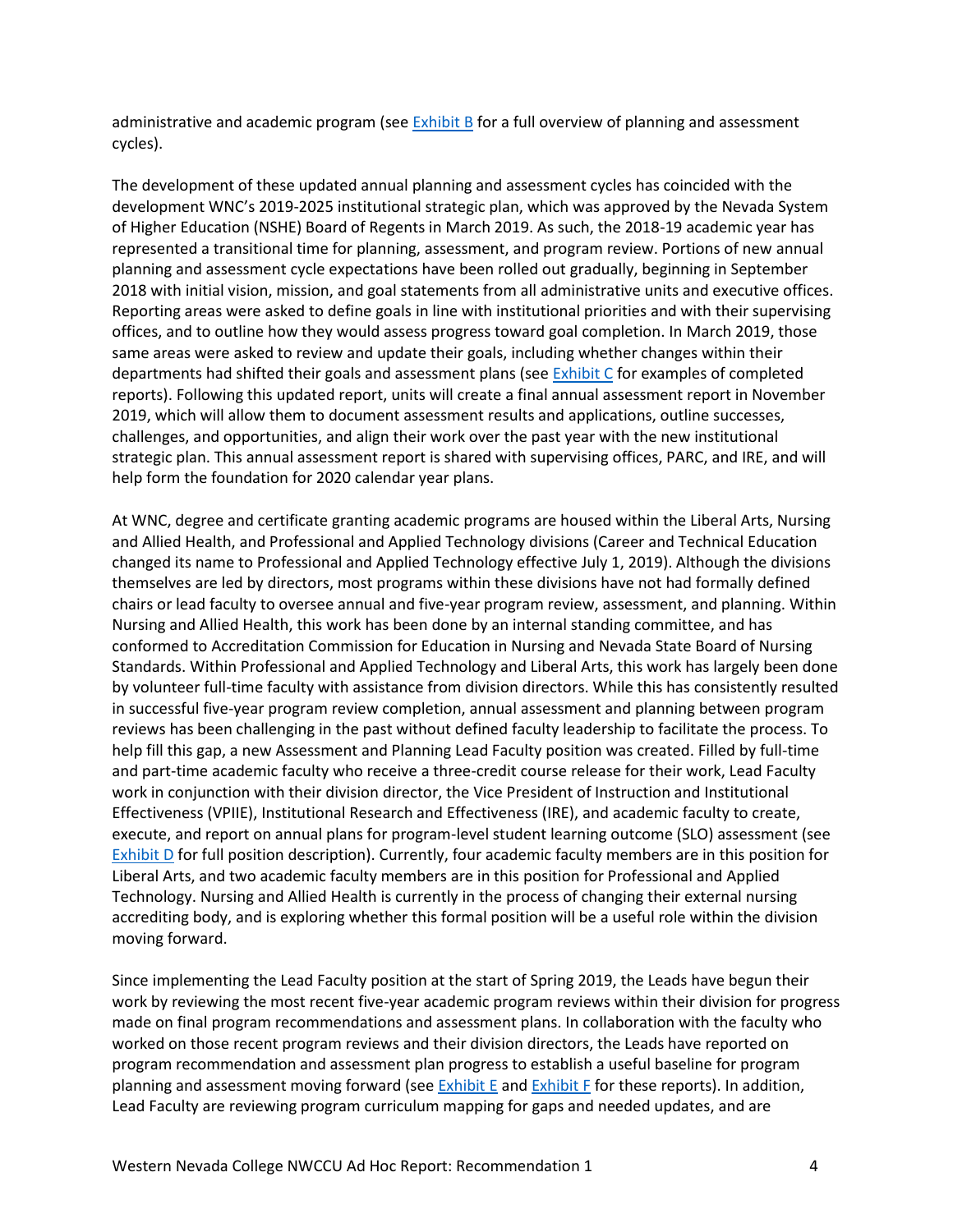developing plans for curriculum mapping projects to begin in the upcoming Fall 2019 semester. While course-level SLO assessment has increased, updated curriculum mapping is necessary to better tie course-level SLO achievement to program-level SLO achievement (see [Exhibit G](https://drive.google.com/open?id=1Q3qDH9xny_hWGKpSpICBQRh_tDIUr6tg) for a summary of recent course-level SLO assessment results, as well as example reports). Lead Faculty will again report on progress at the end of the fall semester.

## **Collection and Analysis of Data toward Specific Improvement Actions**

WNC's emphasis on annual planning and assessment has led to a marked increase in the collection and analysis of data toward specific improvement actions. Completed course-level SLO assessment reports have more than doubled in the past year, increasing from 23 completed reports in 2017 to 49 in 2018 (see [Exhibit G](https://drive.google.com/open?id=1Q3qDH9xny_hWGKpSpICBQRh_tDIUr6tg) for a summary of recent course-level SLO assessment results, as well as example reports). These reports include assessment data analysis, plans for applying assessment results, and updates on progress from past assessment reports. These reports are reviewed by Academic Division Directors, VPIIE, IRE, Assessment and Planning Lead Faculty, and shared with the WNC community in All College meetings and on WestNET, WNC's intranet which houses important college documents accessible to all college employees.

The Assessment and Planning Lead Faculty are closing the loop on recent five-year academic program reviews by following up on recommendations and plans that came out of the program review process. Comparing these recent program review recommendations with current institutional priorities and program data help determine which plans and improvement actions should continue forward, and which may no longer be needed. The Lead Faculty collaboratively review course-level SLO assessment reports with their division director to ensure that a representative sampling of courses and SLOs are being assessed within each program, and together use this and other program data (such as enrollment and completion numbers) to develop annual program-level plans for assessment and improvement.

For all programs that completed a five-year program review in 2018, PARC has renewed a focus on outlining commendations and recommendations to form meaningful and manageable action items moving forward. These range from recommending partnerships between programs, departments, and committees that may be working toward similar goals or have relevant resources to share, to recommending specific assessment projects to address gaps or questions that emerged from the program review process. Many programs have actively begun implementing these recommendations, and have used the program review process to establish meaningful, assessable annual goals for 2019 (see [Exhibit H](https://drive.google.com/file/d/15XFfibt2B0AmOmoEHm396jfJoXcJ1vhC/view?usp=sharing) for examples of 2018 program review commendations and recommendations from PARC, as well as examples of how programs have begun implementing recommendation actions). For programs undergoing review in 2019, PARC and IRE have been actively conducting outreach and holding meetings to help collect and analyze data, develop or improve assessment processes, and demystify the review process to emphasize the use value of assessment for making worthwhile, tangible improvements.

The vision, mission, and goal reports that administrative units created in September 2018 and updated in March 2019 include plans for tracking and assessing progress toward goal achievement, with units reporting assessment results in November 2019 (see [Exhibit C](https://drive.google.com/file/d/1-Ob7aS92Jt31lEEeDx34JP-86P_Em6E2/view?usp=sharing) for examples of these vision, mission, and goal reports). To support these assessment projects, IRE has regularly met with reporting areas to develop assessment plans, help develop assessment instruments such as rubrics and surveys, and share relevant institutional data.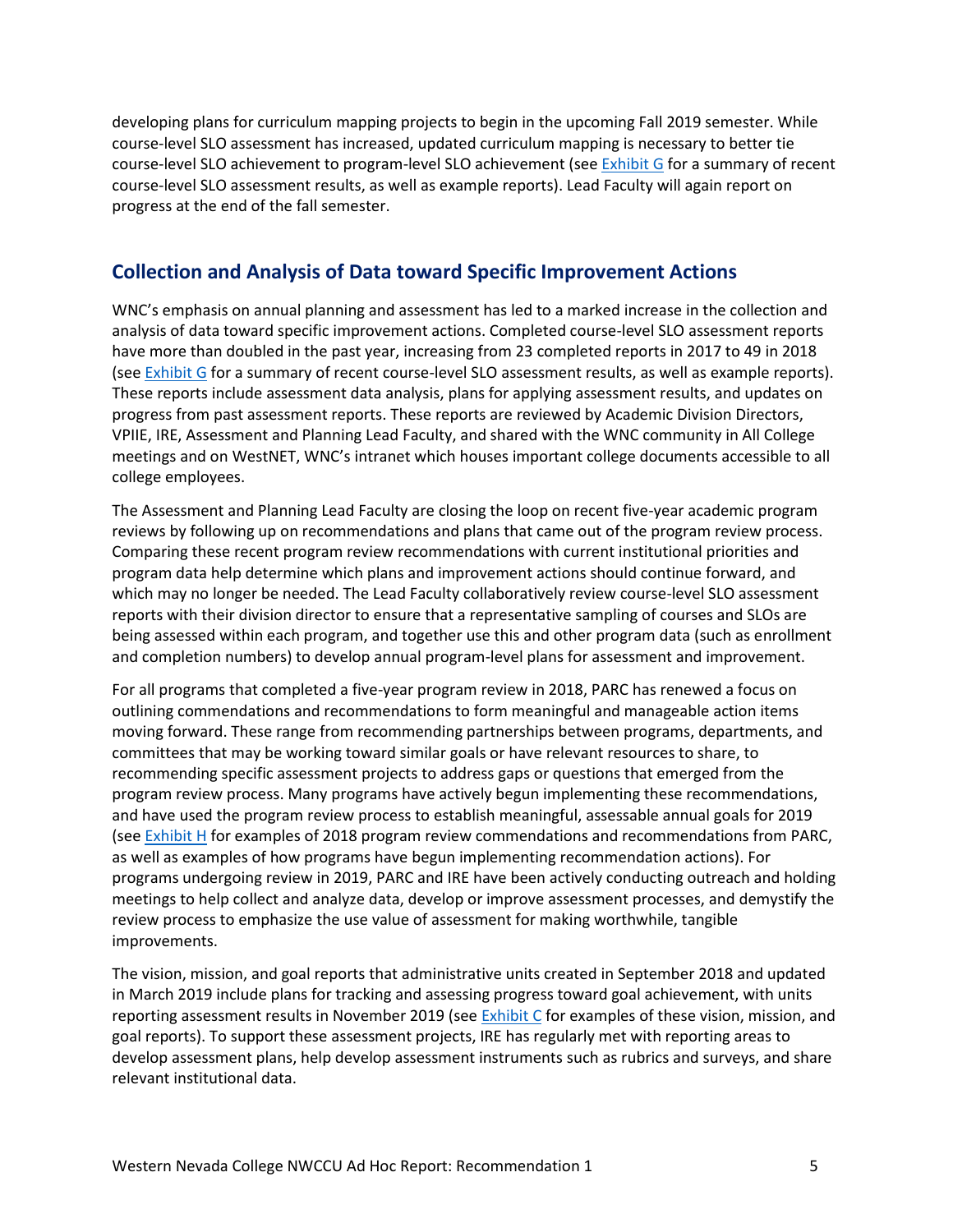### **Institutional Prioritization of Assessment**

WNC has made assessment a significant institutional priority. Within IRE, the creation of a permanent, full-time Planning and Assessment Coordinator position has established a consistent, central facilitator to support and track ongoing assessment activities across campus (see [Exhibit I](https://drive.google.com/file/d/132OnufbDk0IFBvJryCUYcguRECVX6tUo/view?usp=sharing) for position description). IRE's Director and Programmer/Analyst positions have also recently moved from part-time shared services with Great Basin College to full-time positions dedicated to WNC. This greatly increases IRE's ability to support assessment data collection and analysis.

The creation of Assessment and Planning Lead Faculty positions clarifies and establishes faculty leadership within academic program assessment, and support for these positions in the form of a threecredit course release each semester demonstrates WNC's commitment to making this assessment work a priority (see [Exhibit D](https://drive.google.com/file/d/1jCHM-3GjLBL2RFr7wol7BOj9QZEUjgKF/view?usp=sharing) for position description). Dedicated time in support of Lead Faculty work is additionally provided by Academic Division Directors, VPIIE, and IRE.

Increased professional development funding has also been made available to faculty and staff across the college in support of assessment. Academic faculty, Assessment and Planning Lead Faculty, Academic Division Directors, Strategic Planning for Institutional Excellence (SPFIE), PARC, and Accreditation Committee members, IRE staff, and other interested members of the WNC community have participated in off-site conferences and on-campus trainings and webinars hosted by NWCCU, Association of American College and Universities, Association for Institutional Research, Chronicle of Higher Education, Innovative Educators, and others. Liberal Arts Director and Accreditation Liaison Officer Scott Morrison and Planning and Assessment Coordinator Mandy Billings are additionally participating in the 2019-20 NWCCU Mission Fulfillment Fellowship, with a focus on researching successful assessment and program review processes at peer and aspirational institutions.

Changes have also been made to committees involved with assessment and program review in order to better facilitate meaningful and efficient assessment reporting and application. PARC has rewritten its mission and bylaws, expanded its committee membership representation to be more reflective of the WNC community, created the new standing Program Review Coordinator position, and is in the process of updating its program review guidelines in order to more actively support annual and five-year program assessment and review processes. SPFIE has adopted an institutional effectiveness rubric to conduct holistic annual evaluation of institutional planning and assessment activities (see [Exhibit J](https://drive.google.com/file/d/1K2zUeWk-p4iYZ4Y1YnbAGqQCqtn3sslF/view?usp=sharing) for SPFIE's Institutional Effectiveness Rubric for Annual Assessment). In addition, SPFIE has formed an academic planning and assessment cycles workgroup in response to questions about when planning and assessment should occur in order to have the most meaningful application and impact on curriculum changes, budgetary requests, and related course and program management.